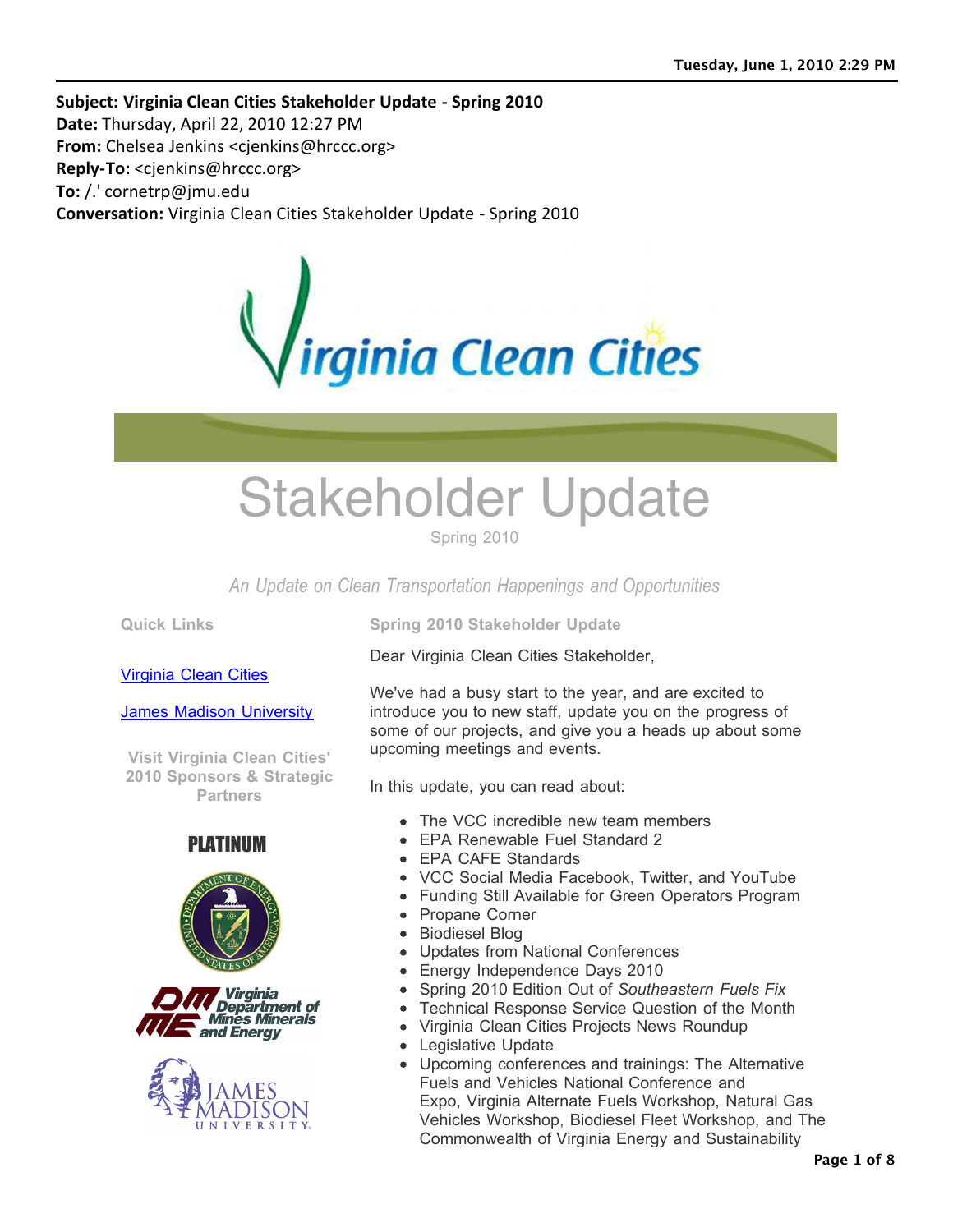







Join Our Mailing List!

Sponsorship Information

Commonwealth of Virginia Energy and Sustainability **Conference** And More ....

Happy Reading!

Chelsea Jenkins Director, Virginia Clean Cities

**Virginia Clean Cities Transition Complete with the Addition of New Team Members** 

Virginia Clean Cities is proud to announce two new members of our team. In March, Georgiana Ball joined us to serve as Project Manager for our Southeast Propane Development Program. Georgiana has more than 20 years experience with state government and project management focused on resource conservation and promotion of green institutional practices. She also has extensive experience with policy development and compliance, as well as program outreach and training. Georgiana has worked with a variety of organizations in the public and nonprofit sector related to infrastructure development. We are very excited to add Georgiana to our team where she will lead the Southeast Propane Corridor Development Program from the Richmond region. Contact Georgiana.

Peter Denbigh joined our team as Project Officer for the Southeast Propane Development Program to assist the more than 40 diverse partners involved with the project. He has a passion for transportation that ranges from his volunteer work at the JMU Alternative Fuel Vehicle lab to racing his homebuilt racecar on road courses in the Mid-Atlantic region. At the JMU AFV lab, he led a team that converted a Chevy S-10 to a full battery electric vehicle for use at Shenandoah National Park. He has a love of technology and background in entrepreneurship and management as demonstrated through his creation and management of three IT companies. Peter is currently completing his MBA at James Madison University. Contact Peter.

We would also like to introduce our extremely talented intern Jamison. Jamison Walker is a Junior Integrated Science and Technology major at James Madison University. Jamison hails from Virginia Beach and has a keen interest in alternative fuels and advanced transportation technologies. Currently, he is actively communicating with several fleets in Virginia and preparing to analyze driver patterns and fueling information as we deploy idle reduction equipment in two school districts. Jamison has also spearheaded an initiative to track and synthesize E85 fueling pricing and availability at public Virginia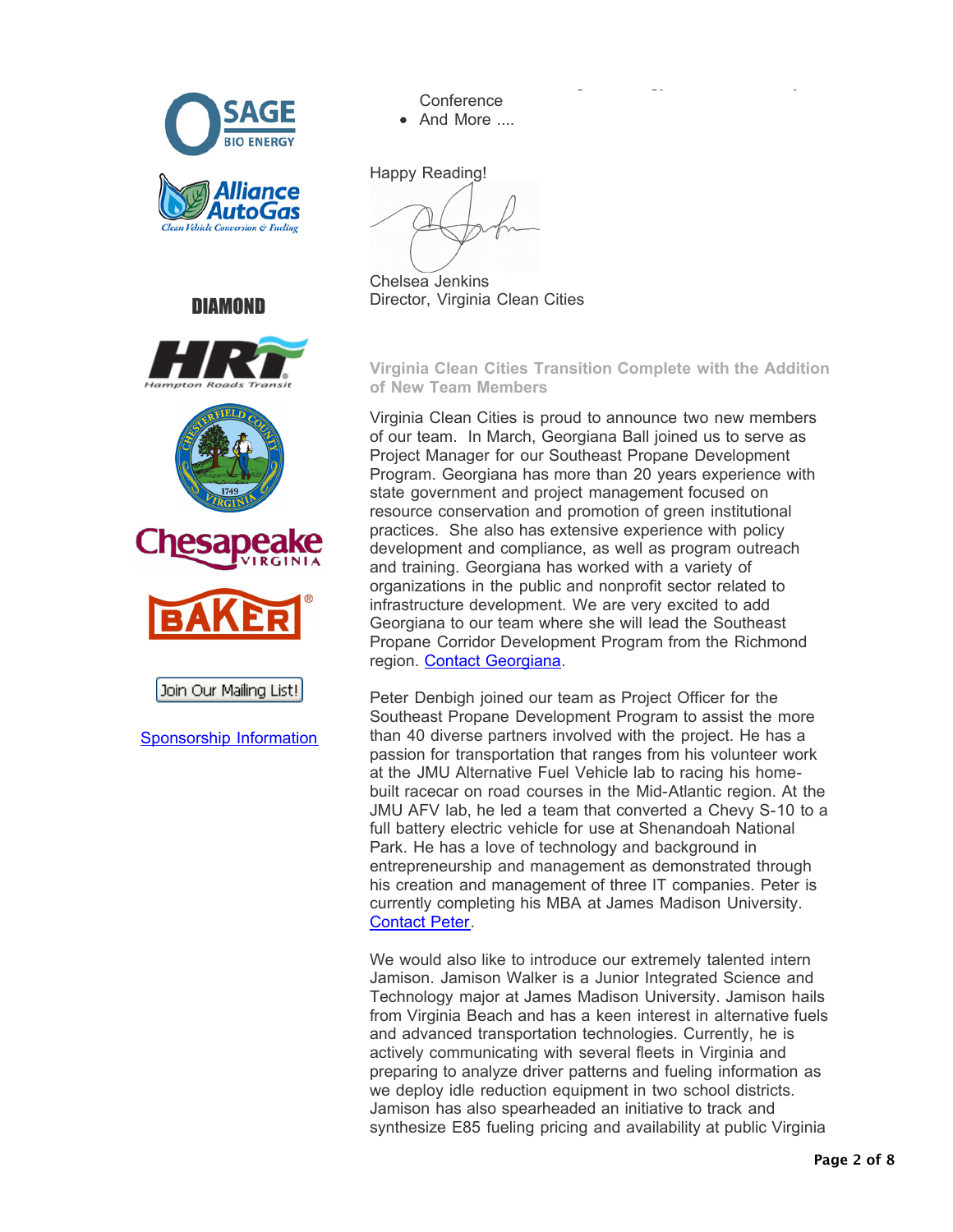fueling stations.

**Social Media - Facebook, Twitter and YouTube**

Virginia Clean Cities has launched a Facebook group, a Twitter page, and a YouTube Channel. We will regularly post interesting articles, events, and funding opportunities using these tools. You can also post comments and reach us by posting through those pages.



You can find us on Facebook by clicking here. Or, you can search for Virginia Clean Cities from within Facebook.

You can find us on Twitter @vacleancities http://twitter.com/vacleancities

We also launched a Virginia Clean Cities YouTube Channel. You can view our MotorWeek Hydrogen Market Snapshot video as well as several others that are posted. If you have any cool videos related to alt fuels, please send them on!

# **EPA Renewable Fuel Standard 2 and Fleet Standards**

**The Environmental Protection Agency released its final RFS2 ruling** based on the Energy Independence and Security Act of 2007 (EISA), the agency has determined that the 2010 renewable fuel volume standard is going to be 12.95 billion gallons (bg), or 8.25% of all fuel. In addition, they set standards for specific fuels, with cellulosic ethanol at 6.5 million gallons (mg) and biomass based diesel at 1.15 billion gallons (bg).

They also determined which fuels meet the new standards for greenhouse gas reduction, including indirect land use impacts. See the bottom of this email for the Clean Cities Question of the Month which discusses this topic in depth.

**The EPA also established new historic federal rules for increasingly improved fuel economy standards**under the Corporate Average Fuel Economy program and greenhouse gas emission standards under the Clean Air Act for 2012-2016 model year vehicles.

Starting with 2012 model year vehicles, rules require automakers to improve fleet efficiency reaching an estimated 34.1 mpg for the combined industry-wide fleet for model year 2016.

EPA estimates that with these incremental improvements, vehicle purchases in model year 2016 will represent an average \$3,000 net savings for each vehicle throughout the vehicle lifetime as technology costs are offset by lower fuel costs. These improvements represent \$2.3 billion dollars that can stay at home in our economy rather than buying oil from overseas. For more information, check out the **EPA's press release**.

#### **Propane Corner**

#### **Southeast Propane Autogas Development Program About to Take Off**

April 17th marked a milestone moment in the propane corridor project. Over 40 stakeholders, from as far away as Colorado and Texas, convened at VCC's James Madison University office to participate in a project kickoff meeting. The event began Thursday evening with a reception at the beautiful JMU Arboretum. Friday's main topics focused around the current status, what the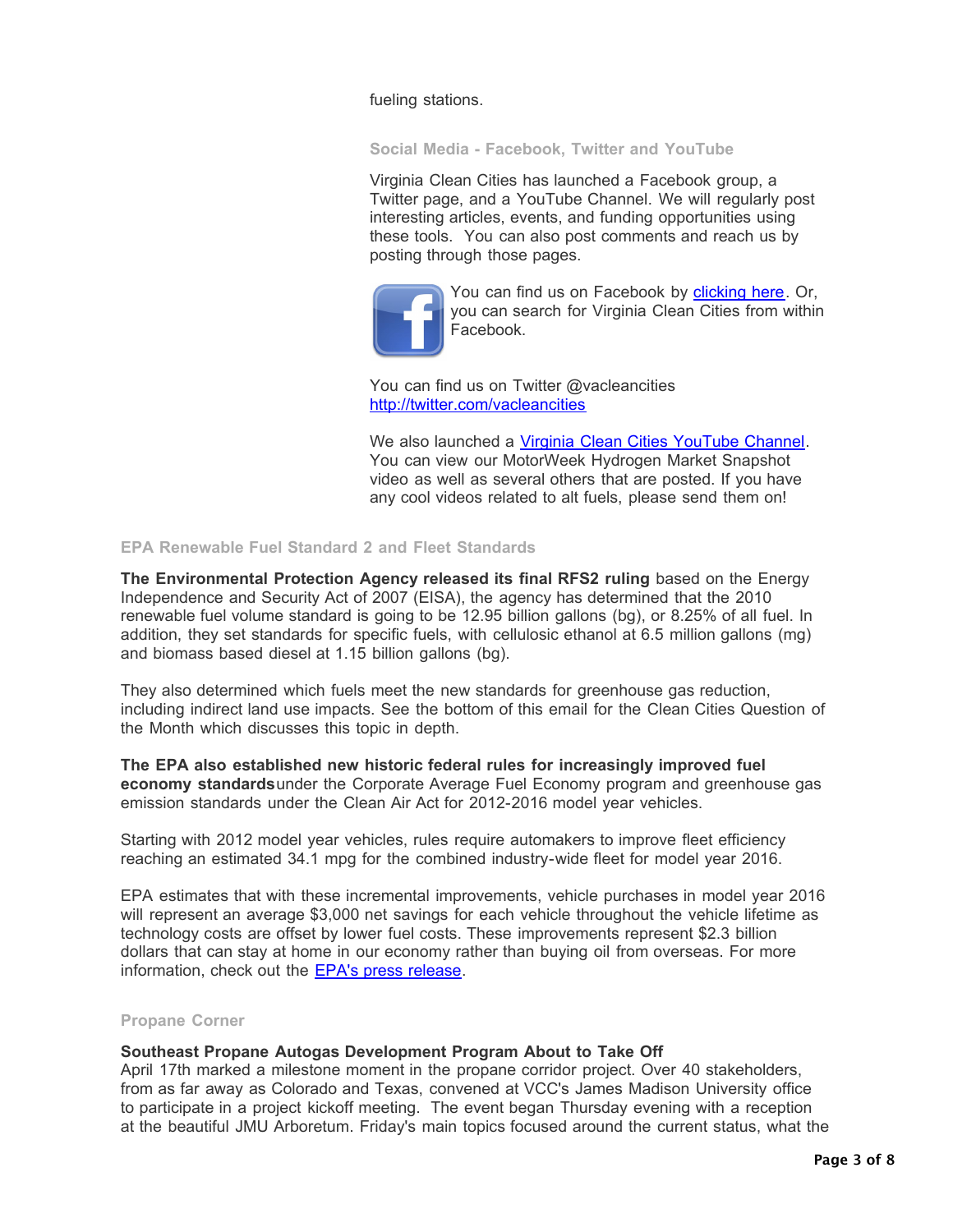immediate next steps were, and the big picture view of the implementation of this historic project. The energy was contagious and the spirits were high as we all saw the scope and potential of this initiative unfold. We are fortunate to have such quality partners and stakeholders, and we are all looking forward to watching this massive project unfold!

The Southeast Propane Autogas Development Program is a unique, progressive project aimed at building the infrastructure and impetus for public and private vehicle operators to convert existing vehicles from conventional gasoline to clean propane autogas. A network of conversion centers with highly trained certified technicians will convert almost 1,200 active fleet vehicles to propane, resulting in the immediate displacement of approximately 16 million gallons of gasoline over the four-year project period and the establishment of a solid base of alternative fuel vehicles across the Southeast. In addition to vehicle conversions, this program will implement over 17 propane fueling stations along high-impact roadways from Washington, D.C. to Florida to Mississippi in the development of the nation's first Propane AutoGas Corridor.

Propane: Propane, Liquid Petroleum Gas, or AutoGas is an alternative vehicle fuel that is available and a viable transportation fuel. The efforts to complete this ambitious project will be carried out by companies proven to possess the experience and expertise required to develop strong alternative fueling corridors through 9 southeastern states.

# **New Certifications**

The EPA recently certified that 2010 ROUSH E-150, E-250, and E-350 LPI system conforms to the Federal emissions standards in place for the control of air pollution from New Motor Vehicles. Production and shipment of conversion systems and of ROUSH-built vehicles can commence immediately. The EPA certification covers the 2010 model year Ford E-150, E-250, and E-350 cargo vans, wagons, and certain cutaway configurations with a GVWR of up to 10,000 pounds (the Heavy Duty Vehicle 1 classification), utilizing the Ford 5.4L, 2V V-8 engine.

# **Propane Engine Fuel Summit Live Webcast Now Archived**

If you missed the 2010 Propane Engine Fuel Summit, that's okay because all of the live webcast presentations were recorded and are now available for viewing online. Visit the site to view the archived versions.

# **Fuels Fix, Spring 2010**

The Spring edition of the *Southeastern Fuels Fix* is now available. This publication includes regional and Virginia discussions and serves as an excellent resource. The current e-zine can be found online at www.fuelsfix.com



What's inside the Spring 2010 edition of the Fix:

- ! EPA-certified E85 Conversions Come to Market
- ! NAFTC Works on Outreach & Education (Can you say "Odyssey?")
- ! Lead Article Don "Zeus" Francis Knows Electric Cars
- ! Startup Lowering the Price of Biofuels At-the-Pump and Reducing
- Diesel Emissions
- ! Gettin' Gaseous in Asheville
- ! Fuel Efficiency Gains At Palm Tran
- ! Charlotte Moves on Electric Vehicles
- ! Greenhouse Gas Reductions from Alternative Fuels A Review
- ! Alt Fuels Genesis in South Carolina
- · plus much more...

# **Funding Still Available for Green Operators (GO) Program**

The Green Operators Program provides funding to retrofit or replace older dray trucks serving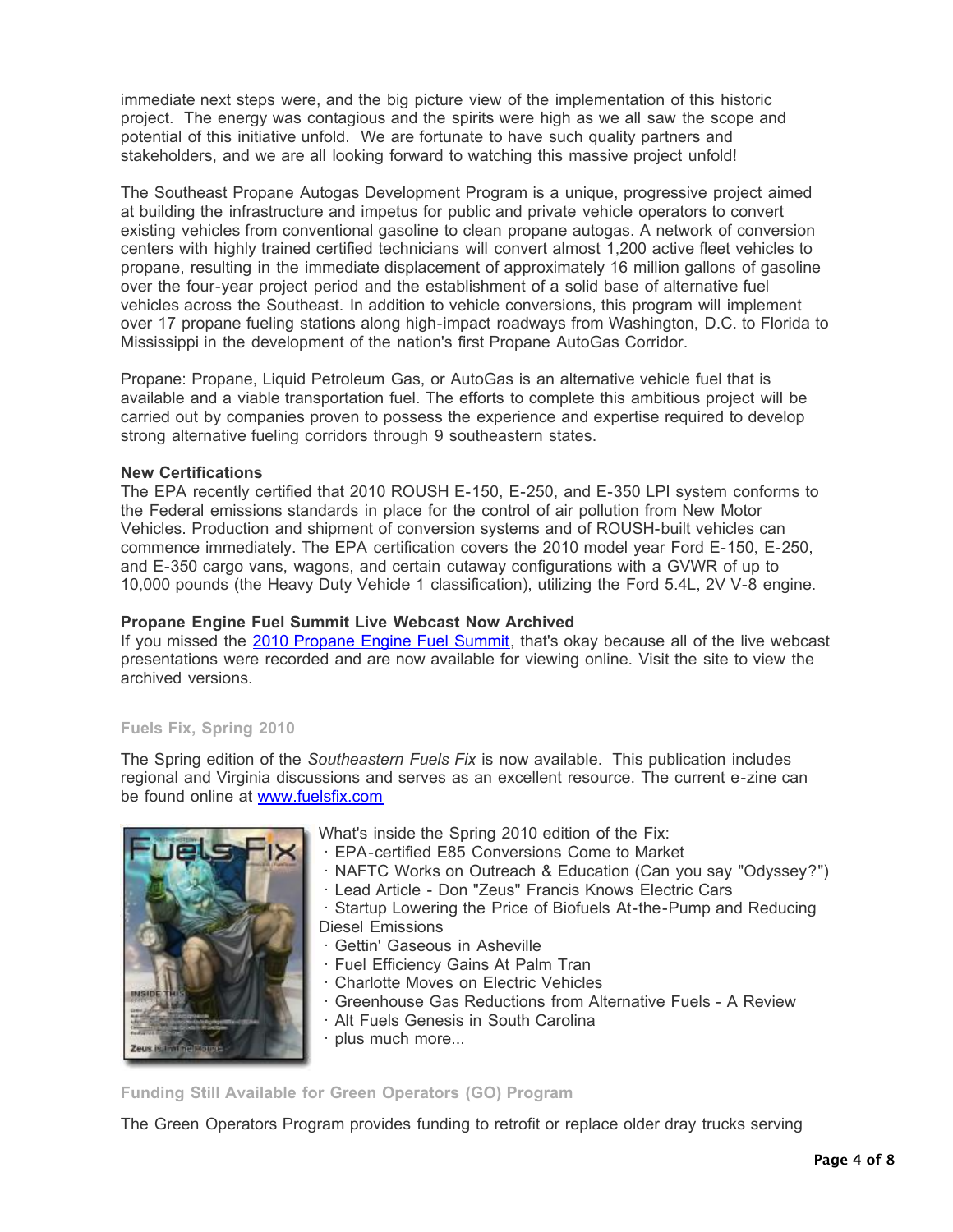the Virginia Port Authority. The improved emissions for these trucks help the Port achieve goals for reducing air pollution and greenhouse gasses associated with transport of goods.

There is still funding available for independent owner-operators as well as trucking firms interested in cleaning up their dray truck fleets.

To find out more about the program, visit the VPA GO website.

*Current GO Trucking Firms:* Andy's Trucking Century Express Evan's Delivery, Inc. GILCO Trucking C & K Intermodal Trucking GTL Transport D.D. Jones Transportation Services



#### **Biodiesel Blog**

# **Virginia Clean Cities to Help Launch Biodiesel Grant Program ... As Soon as Tax Credit Reinstated**

VCC worked with the Virginia Department of Environmental Quality last year to secure \$350,000 of State Clean Diesel Program funding to assist with the equalization of biodiesel pricing to that of petroleum diesel. The lapse in the tax credit has held up the launch of the program.

The biodiesel tax incentive expired on December 31, 2009. The tax incentive is designed to make biodiesel price competitive with conventional diesel fuel, and is structured as an excise tax credit that allows the value of the incentive to be recognized immediately in the market price of the biodiesel. Thus, expiration of the tax incentive has significantly challenged the production and use of biodiesel in the U.S. and has placed the 23,000 jobs that are currently supported by the domestic biodiesel industry in immediate jeopardy. Both the House and Senate have passed bills to retroactively extend the biodiesel tax credit. However, the two chambers must still reconcile the differences between the two versions of the bill before it can be sent to the President.

If you would like to be added to a list for updates, please contact us at info@hrccc.org.

**Virginia Clean Cities Blogs at National Conferences**



Virginia Clean Cities has posted blogs from the EDTA and National Ethanol Conferences. All conference blogs can also be found from our main page. Direct links below:

Electric Drive Transportation Association (EDTA) 2010 Conference and Annual Meeting: January, 2010 VCC EDTA blog link

National Ethanol Conference: February, 2010 VCC NEC Conference blog link.

#### **Energy Independence Days 2010**

Energy Independence Days (EID) is a partnership between coalitions and industry supporters of the almost 90 Clean Cities coalitions that exist all over the United States. EID 2010 was February 28 - March 3. The main activities were a day-long educational seminar on March 1 followed by educational meetings and briefings with federal policymakers on March 2. Virginia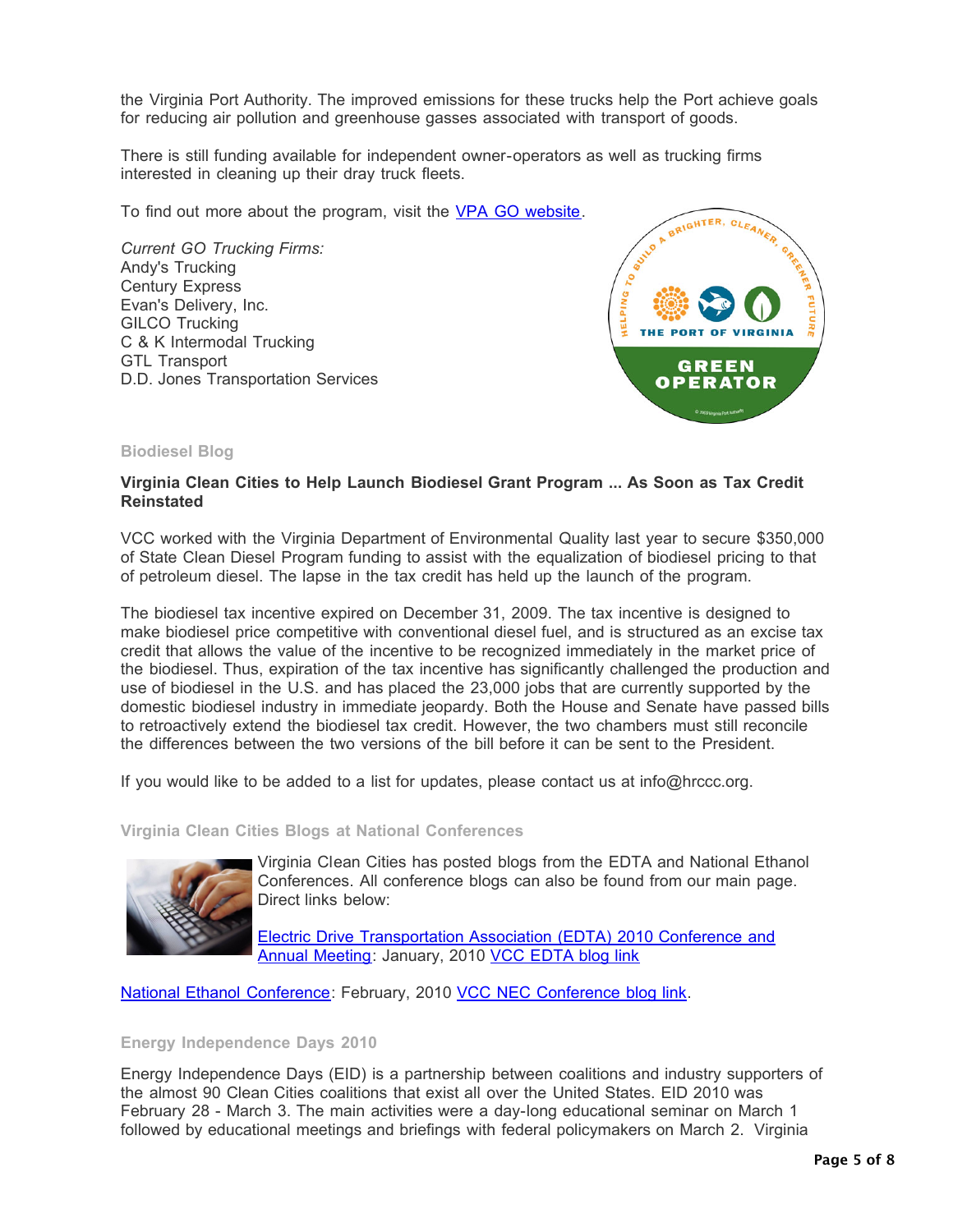Clean Cities was able to meet with 10 members of the Virgina Congressional Delegation and their staff to discuss Virginia alternate fuel happenings and issues. Please visit the Transportation Energy Partners site (http://transportationenergypartners.org/) for more information about EID, and how you can support the 2011 event.

#### **Upcoming Conferences and Events**

*May 9-12, 2010:* The Alternative Fuels and Vehicles National Conference and Expo is scheduled for May 9-12, in Las Vegas. This is the largest Alternative Fuels and Vehicle event in the country, and is a great networking event.

*May 20, 2010*: Virginia Clean Cities is co-hosting a Virginia Alternate Fuels Workshop with the national trade associations of the alternative fuels industry. This workshop will be hosted at the TV Worldwide studio in Chantilly, VA and will be broadcast live for free May 20, 2010. The workshop will cover many topics on all fuels, including fuel quality, infrastructure, available vehicles, sustainability, energy balance, safety, and environmental impacts. Those involved in transportation or fleet management, alternative fuels, or are looking to become involved, are strongly encouraged to attend this full day of information. The full day event will cover the national and Virginia Clean Cities market overview, biodiesel, propane, natural gas, ethanol, incentives and funding prospects.Website: http://www.altfuelsalliance.org/

*May 26, 2010:* The Compelling Case for Natural Gas Vehicles is a comprehensive one day workshop for public and private fleet operators and clean-air/clean-transportation policy makers. This workshop will be held at the Crystal City Hilton at Reagan National Airport. Please visit http://www.cleanvehicle.org/workshop/Arlington.shtml to register. Fee covers course materials, continental breakfast, lunch, and refreshment break.

*June 16, 2010:* VCC is hosting a biodiesel workshop for fleets and end users in Hampton Roads, Virginia on June 16, 2010. More information to come.

*October 12-14, 2010*: The Commonwealth of Virginia Energy and Sustainability Conference (COVES) is scheduled for October 12-14 at the Stuart C. Siegel Center in Richmond. This conference features technology innovations, economic development approaches, and policy solutions to enhance Virginia's role in creating a secure clean energy future.

*October 15, 2010:* National Alternate Fuel Vehicle Day Odyssey is scheduled for October 15 at several locations throughout the Commonwealth including Harrisonburg Virginia and the Hampton Roads region. Please stay tuned for additional information. These events will showcase alternative transportation technologies and educate a wide range of attendees. Sponsorship opportunities are available. For information about sponsorship, please contact aharned@hrccc.org.

#### **VCC Project Related News**

#### **Idle Reduction Pilot Programs**

VCC is working with Gloucester County and Virginia Beach Public Schools to launch idle reduction programs. Both programs will make use of aftermarket auxiliary heaters used to warm up engines and passenger compartments and includes timers to automatically start the heating function. VCC will collect and analyze data to determine how effective these devices are at reducing idling. VCC also prepared a briefing paper on options for implementing an idle reduction program, including curriculum, technology options, and education/outreach. If you are interested in piloting an idle reduction program in your school, or fleet, please contact usfor more information.

#### **VA-MD-DC E85 Infrastructure Project**

Funding is still available to subsidize the cost to install infrastructure related to the retail sale of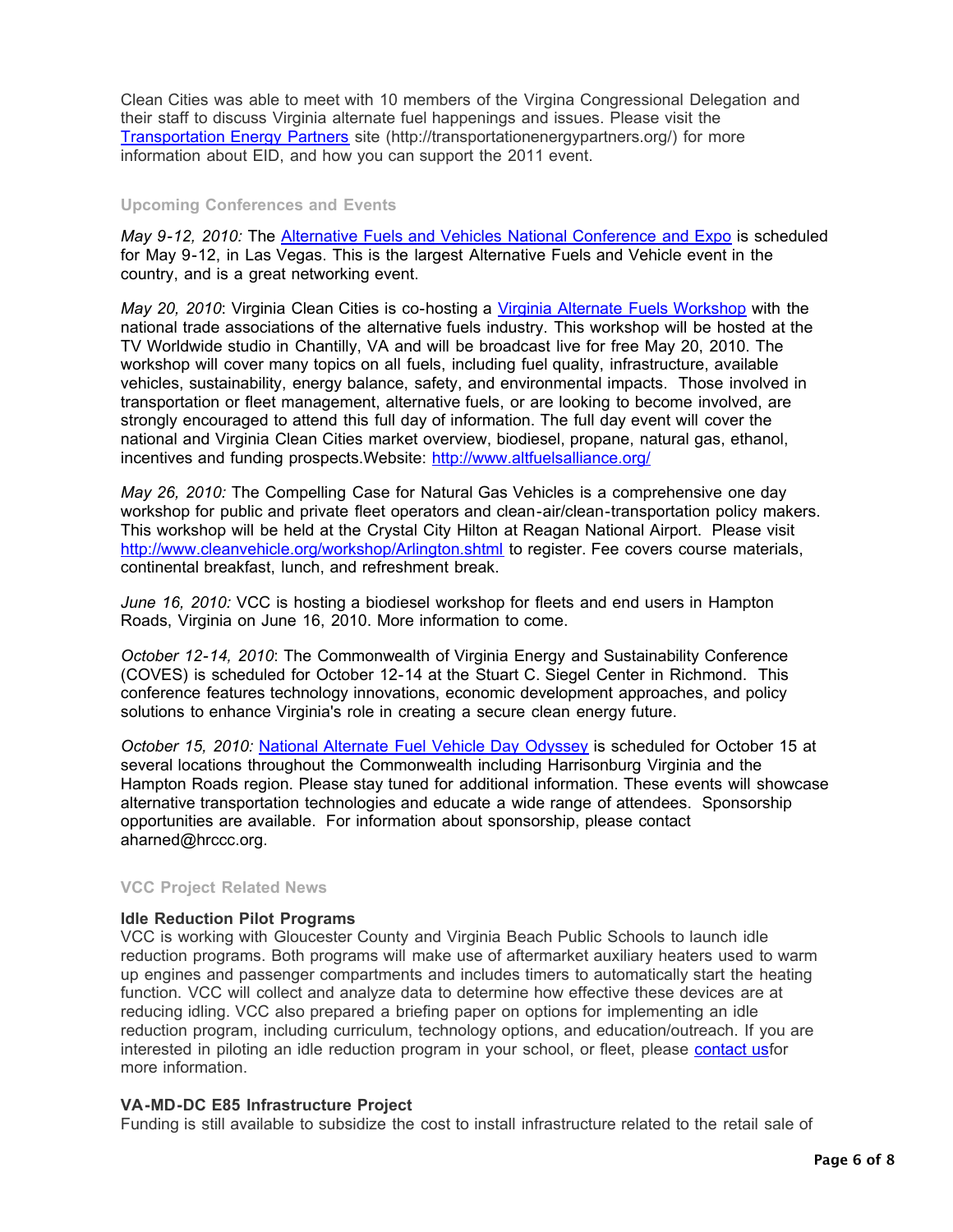E85. Alleyn attended the National Ethanol Conference in February and posted industry updates from the conference. Virginia and Maryland E85 prices at all public E85 stations are now being tracked consistently online at **e85prices.com**.

# **Hydrogen Education for Decision Makers Project**

VCC will host a series of "Hydrogen 101" seminars and electronic webinars and in the spring and summer. In addition, we may be able to provide hydrogen education as a for credit course for those interested in continuing education credits. Please contact usfor more information.



Veginia Ciean Cities / at James Madison University / 701 Carrier Drive, HHS 0301 / MSC 4115 / Harrisonburg, VA 22807

# **Propane School Buses Showing Favorable Results**

Virginia Clean Cities has been working with Gloucester County to collect and analyze data related to their 5 propane school bus demonstration launched last fall. Download a fact sheet we created to give some background on the program, the Gloucester fleet, and some of the exciting results we are seeing!

Virginia Clean Cities is also working with Spotsylvania County Public Schools on a propane school bus demonstration made possible through EPA National Clean Diesel Campaign ARRA Funding. Spotsylvania expects the delivery of their 4 Blue Bird propane buses in late April, marking the second propane school bus fleet in Virginia.

#### **Clean Cities Question of the Month - Feb, March and April 2010**

**Question of the Month**: *What is the process for registering fuels with the U.S. Environmental Protection Agency (EPA) and which conventional fuels and fuel additives are currently registered?* 

#### **Answer:** Download Answer Here

**Question of the Month:** *What are the changes to the Renewable Fuel Standard (RFS) that resulted from the recent EPA rulemaking?*

#### **Answer:**

Download Answer Here

#### **Question of the Month:**

*How does the recent U.S. Environmental Protection Agency (EPA) rulemaking define renewable fuels? Which fuels has EPA determined qualify under the new categories of the Renewable Fuel Standard (RFS)?*

#### **Answer:**

Download Answer Here

#### **Virginia Legislative Update**

Below is a listing of some of the alternative fuel legislation in the 2010 General Assembly Session.